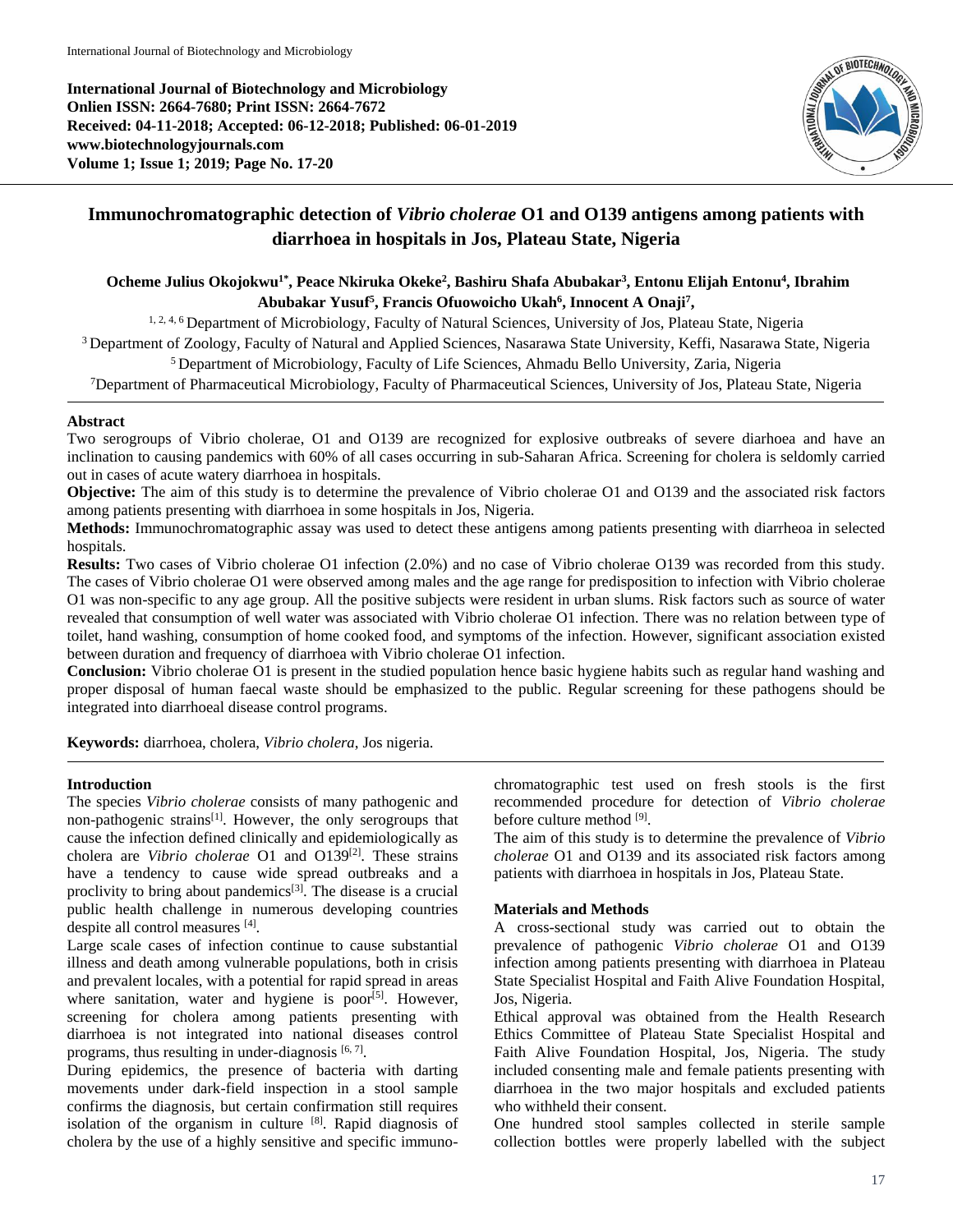identification number for every diarrhoeal patient. Samples were analyzed immediately after collection, observed for macroscopic characteristics such as consistency, presence of blood and tested with CTK biotech onsite cholera Ag rapid test (Mesa Rim road, San Diego, USA) using the procedure in the manufacturer's manual. The lateral flow immunoassay consisted of monoclonal anti-*V. Cholerae* O1 and O139 antibodies conjugated with colloid gold (O1/O139-antibody conjugates). The tests, specimens and buffer were brought to room temperature (15-30°C) and an adequate volume (approximately 80 µL) of a test specimen was applied into the sample well of the test cassette. The specimen migrates by capillary action across the cassette. The *V. cholerae* O1/O139 antigen if present in the specimen bound to the corresponding O1/O139 antibody gold conjugate. This immune-complex is then captured on the membrane by the pre-coated anti-*V. cholerae* O1/O139 antibody, forming a burgundy coloured test line, indicating a O1/O139 positive result. Absence of the test line indicated a negative result.

Well-structured questionnaires were used to obtain relevant data. Data collected was checked for completeness and consistency and evaluated using SPSS version 23. Chi-square test was used to determine the association between risk factors and socio-demographic characteristics in relation to the infection. A p-value of less than, or equal to 0.05 was considered significant.

#### **Results**

Out of a total of 100 samples collected, two cases (2.0%) of *Vibrio cholerae* O1 serotype was detected. However, no case of O139 serotype of cholera causing *Vibrio cholerae* was detected. The sex-based distribution of prevalence shows that males had a prevalence of 3.8% while there was no occurrence of *Vibrio cholerae* among the female subjects. Though there was a marginal difference in occurrence of the pathogen, there was no significant association (Fisher's exact test =0.496). The age range for predisposition to infection with *Vibrio cholerae* O1 from this cross-sectional study was non-specific to any age group ( $\chi^2$ = 5.612 and p=0.468), infection was recorded in the 0-10year age group (5.0%) and in the 41-50year age group (10.0%). Occurrence of the pathogen with respect to place of residence of the study subjects revealed that all positive samples  $[2(5.0\%)$  were obtained from urban slums (Table 1). Outcome of the study with respect to other risk factors that predispose to *Vibrio cholerae* O1 infection are presented in Table 2. Consumption of well water (3.9%) was responsible for infection. There was no significant difference in occurrence of infection among individuals who practice frequent (2.0%) and infrequent (2.0%) hand- washing (Fisher's exact test  $= 1.0$ ). Also infection was detected among individuals who consumed home cooked food (2.4%). However, using pit (1.6%) and open defecation (16.7%) accounted for the cases of *Vibrio cholerae* O1 observed ( $\chi^2$  =

#### 7.299 and  $p = 0.063$ ).

Table 3 depicts the symptoms of *Vibrio cholerae* infection as presented by the study subjects. Individuals who tested positive for *Vibrio cholerae* O1 showed mild (2.0%) or no dehydration (2.0%) There was no occurrence of vomiting in both cases of infection. There was significant relationship between the duration ( $\chi^2$  =49.942 and p  $\leq$  0.001) and frequency ( $\chi^2$ = 49.634 and p  $\leq$  0.001) of diarrhoea with occurrence of *Vibrio cholerae* O1 infection.

| Table 1: Prevalence of Vibrio cholerae O1 with respect to |
|-----------------------------------------------------------|
| demographic factors.                                      |

| Parameter   | No. of sample | No. Positive (%) | $\chi^2$ | p-value           |
|-------------|---------------|------------------|----------|-------------------|
| <b>Sex</b>  |               |                  |          |                   |
| Male        | 52            | 2(3.8)           |          | $0.496^{\dagger}$ |
| Female      | 48            | 0(0.0)           |          |                   |
| Total       | 100           | 2(3.8)           |          |                   |
| Age (years) |               |                  |          |                   |
| $0 - 10$    | 20            | 1(5.0)           | 5.612    | 0.468             |
| $11 - 20$   | 20            | 0(0.0)           |          |                   |
| $21 - 30$   | 14            | 0(0.0)           |          |                   |
| $31 - 40$   | 08            | 0(0.0)           |          |                   |
| $41 - 50$   | 10            | 1(10.0)          |          |                   |
| $51 - 60$   | 21            | 0(0.0)           |          |                   |
| $61 - 70$   | 07            | 0(0.0)           |          |                   |
| Residence   |               |                  |          |                   |
| Urban       | 41            | 0(0.0)           | 3.061    | 0.216             |
| Urban-slums | 40            | 2(5.0)           |          |                   |
| Rural       | 19            | 0(0.0)           |          |                   |

†= Fisher's Exact Test

\* = Significant association exists at  $p \le 0.05$ 

\*\* = Significant association exists at  $p \le 0.01$ 

| <b>Table 2:</b> Prevalence of <i>Vibrio cholerae</i> O1 with respect to risk |          |  |
|------------------------------------------------------------------------------|----------|--|
|                                                                              | factors. |  |

| Parameter       | No. of sample | No. Positive (%) | $\gamma^2$ | p-value           |
|-----------------|---------------|------------------|------------|-------------------|
| Source of water |               |                  |            |                   |
| Pipe-borne      | 14            | 0(0.0)           | 1.961      | 0.581             |
| Bore-hole       | 27            | 0(0.0)           |            |                   |
| Well            | 51            | 2(3.9)           |            |                   |
| Others          | 8             | 0(0.0)           |            |                   |
| Toilet          |               |                  |            |                   |
| Closet          | 32            | 0(0.0)           | 7.299      | 0.633             |
| Pit             | 61            | 1(1.6)           |            |                   |
| <b>Bucket</b>   | 1             | 0(0.0)           |            |                   |
| Open            | 6             | 1(16.7)          |            |                   |
| Hand washing    |               |                  |            |                   |
| Frequent        | 51            | 1(2.0)           |            | $1.000^{\dagger}$ |
| Infrequent      | 49            | 1(2.0)           |            |                   |
| Food handling   |               |                  |            |                   |
| Home            | 80            | 2(2.4)           |            | $1.000^{\dagger}$ |
| Road side       | 18            | 0(0.0)           |            |                   |

 $\dagger$  = Fisher's Exact Test;

\* = Significant association exists at  $p \le 0.05$ 

\*\* = Significant association exists at  $p \le 0.01$ 

**Table 3:** Prevalence of *Vibrio cholerae* O1 with respect to cholera symptoms.

| <b>Parameter</b> | No. of sample | No. Positive $(\% )$ | $\sim$ <sup>2</sup> | p-value |
|------------------|---------------|----------------------|---------------------|---------|
| Dehydration      |               |                      |                     |         |
| No               | 49            | (2.0)                |                     | 742     |
| Mild             |               | (2.0)                |                     |         |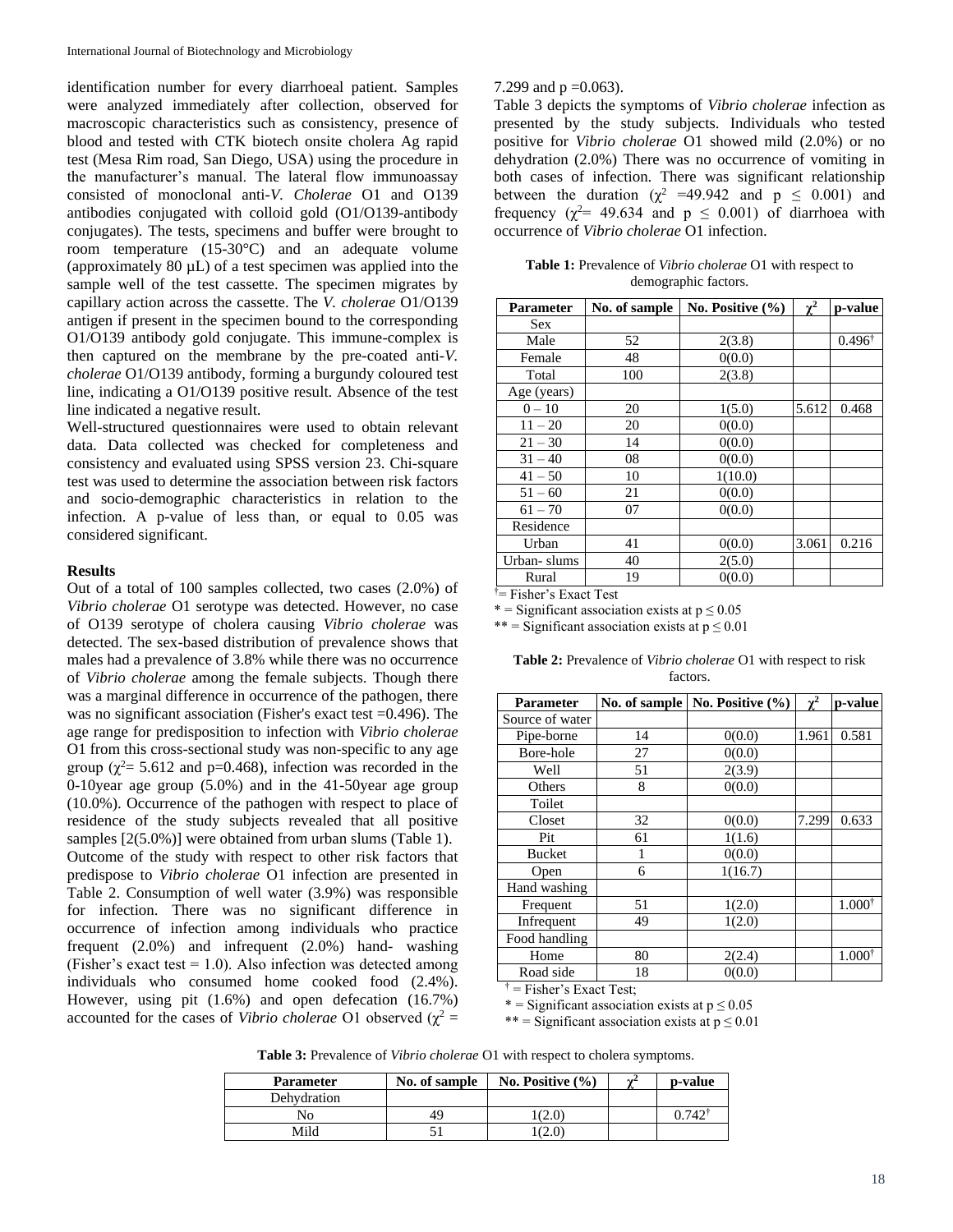| Severe                 | $\Omega$ | 0(0.0) |        |                   |
|------------------------|----------|--------|--------|-------------------|
| Vomiting               |          |        |        |                   |
| Yes                    | $\Omega$ | 0(0.0) |        | $1.000^{\dagger}$ |
| No                     | 100      | 2(2.0) |        |                   |
| Duration of diarrhoea  |          |        |        |                   |
| 1day                   | 5        | 0(0.0) | 49.942 | $<0.001**$        |
| 2 days                 | 21       | 1(1.9) |        |                   |
| 3days                  | 53       | 0(0.0) |        |                   |
| 4days                  | 15       | 0(0.0) |        |                   |
| 5 days                 | 5        | 0(0.0) |        |                   |
| More                   |          | 1(100) |        |                   |
| Frequency of diarrhoea |          |        |        |                   |
| . Once per day         |          | 1(100) | 49.634 | $< 0.001**$       |
| Twice per day          | 14       | 0(0.0) |        |                   |
| Three times per day    | 78       | 1(1.3) |        |                   |
| Four times per day     | 6        | 0(0.0) |        |                   |
| More                   |          | 0(0.0) |        |                   |

† = Fisher's Exact Test;

\* = Significant association exists at  $p \le 0.05$ ;

\*\* = Significant association exists at  $p \le 0.01$ 

#### **Discussion**

Two cases (2.0%) of *Vibrio cholerae* O1 were observed from this study. This finding is lower than results from another hospital based study conducted in India<sup>[10]</sup> where a prevalence of (3.93%) was reported. This low figure may be because the dry season in which the study was carried out, limited the survival of the fragile vibrio, thus limiting their explosive potential, however it also indicates that the pathogen is still present within this study area. *Vibrio cholerae* O139 was not detected from this study. This could be because increased awareness, adequate treatment and control measures have been effective in restricting *Vibrio cholerae* O139 to South Asia from where it originates, thus corresponding other studies in Nigeria which indicate that the most common serogroups of *Vibrio cholerae* are *Vibrio cholerae* O1 and non O1 and O139 serogroups  $^{[11]}$ .

The cases of *Vibrio cholerae* O1 were observed among males (3.8%) and may be as a result of exposure through outdoor activities. This finding does not correspond with reports from UNICEF [12] which reported that women and girls had a higher risk of exposure to a high infectious dose of cholera through their domestic roles. More so, the age range for predisposition to infection from this cross-sectional study was non-specific to any age group. This result does not correspond with studies carried out in Bangladeshi<sup>[13]</sup> where older age groups had a significant relationship with lower occurrence of *V. cholerae*  infection. Also, all the positive subjects were resident in urban slums, possibly because of the high population density and inadequacy of social amenities. This finding does not correspond with studies where rural areas [14] have a higher rate of infection. This study indicates that living conditions of urban slums in this study area should be improved.

Risk factors such as source of water revealed that consumption of well water accounted for the cases of *Vibrio cholerae* O1 recorded. This may be because well water is usually consumed without prior treatment. This is consistent with results from studies conducted in the Philippines, where access to improved water sources such as well was associated with higher cholera due to non-chlorination of well water [15].

Furthermore, occurrence of infection was distributed equally based on frequency of hand washing. No significant relationship was observed and this may be because cholera is endemic in this study area, hence there is increased risk of infection. However, this finding does not correspond to reports from studies by Zohura *et al.* [16] which implicates hand washing as an important contributor to pathogenic *Vibrio cholerae* infection.

With respect to common symptoms of infection, there was significant association between duration and frequency of diarrhoea with occurrence of infection. This could be because frequent diarrhoea especially for an extended period is a common symptom of infection. This is consistent with other studies which indicate that protracted and frequent diarrhoea is a major symptom of *Vibrio cholerae* O1 infection [17]. This finding suggests that tests for *Vibrio cholerae* O1 infection should be carried out, for individuals presenting with frequent and protracted diarrhoea in routine diagnostic tests.

#### **Conclusion**

The study indicates that *Vibrio cholerae,* especially the O1 serogroup is prevalent in this study area and also indicate that water, hygiene and sanitation structure of the people within the study area is inadequate, hence they are predisposed to a greater risk of a high infectious dose of *Vibrio cholerae.* In order to limit explosive outbreaks*,* there should be provision of clean water and proper sanitation for people who live without these basic amenities. More so, the public should be reminded of basic hygienic habits, such as frequent handwashing with soap as well as appropriate handling, preparation and storage of food. Management centres should be set up in endemic areas and most importantly, regular screening for cholera should be integrated into national diarrhoeal disease control programs in endemic areas.

#### **Acknowledgements**

We appreciate the management and staff of Plateau State Specialist Hospital and Faith Alive Foundation Hospital for the permission granted to us to carry out this work, thank you.